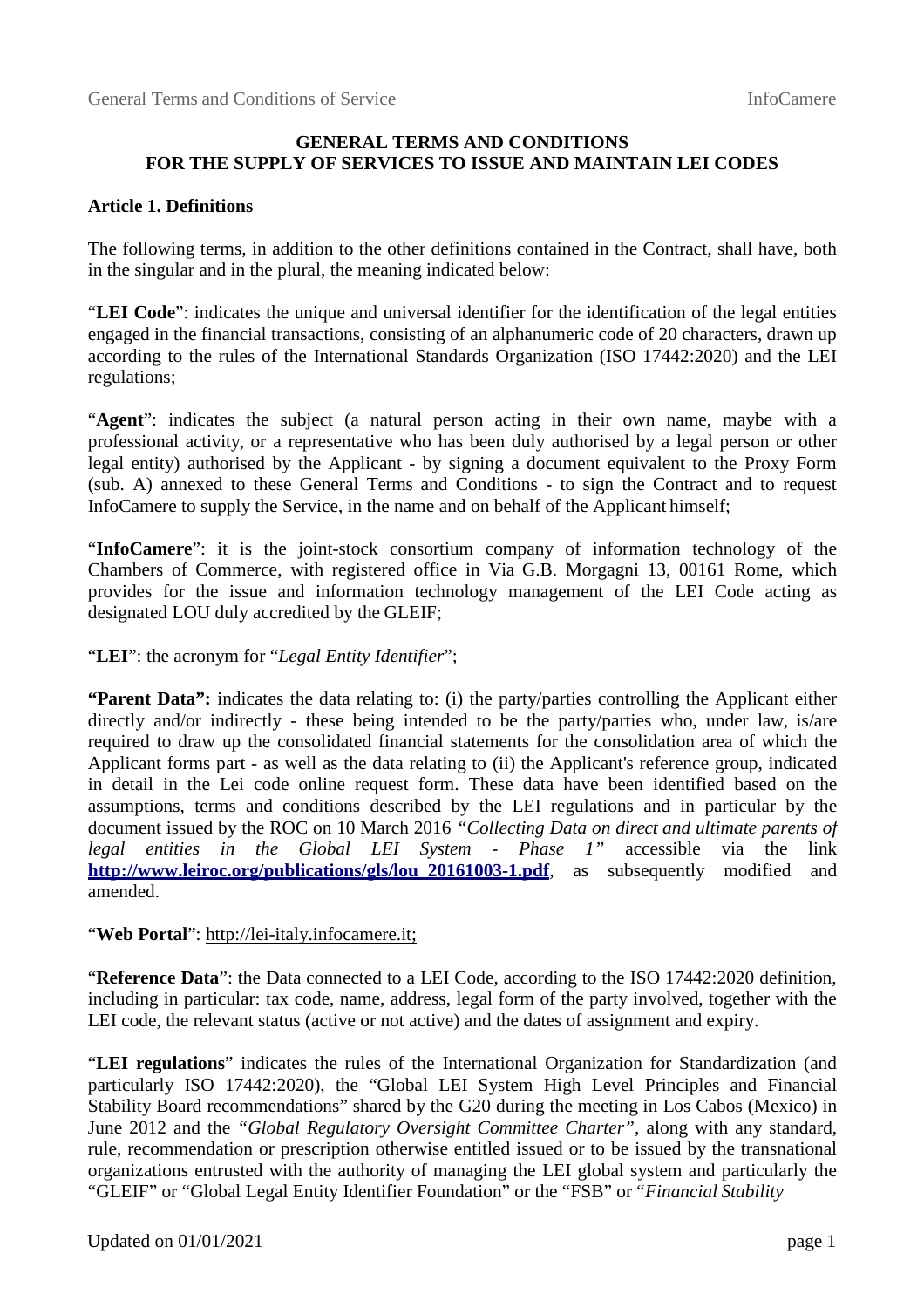*Board*", the "ROC" or "*Regulatory Oversight Committed*" and the "COU" or "*Central Operating Unit*";

"**Applicant**": this is the company or any other legal entity (including the branch office of a foreign company in the state territory) other than a natural person which, regardless of its legal form, in its relevant jurisdiction is entitled to hold rights and obligations and which makes an application to InfoCamere in order to use the Service (as described in Article 3), directly or by means of an Agent, subject to acceptance of these General Terms and Conditions.

**"Branch office of a foreign company in the state territory" or (in brief) "Branch Office"**: is the branch office with permanent representation of a foreign company pursuant to article 2508 Civil Code, that satisfies the following requisites: (i) the branch office is duly registered with the Register of Companies; (ii) the reference foreign company already has a LEI code; (iii) the branch office does not have a LEI code nor, in all events, are there any other branch offices of the same company in Italy that have a LEI code; (iv) the request for first activation or renewal of the LEI code is filed by the subject that permanently represents the branch office in Italy, registered with the Register of Companies pursuant to article 2508 Civil Code, as long as they have express written authorisation for this by a duly authorised representative of the reference foreign company.

"**Service**": indicates the service relating to the issue and information technology management of the LEI Codes.

## **Article 2. Contract and Annexes**

These General Terms and Conditions, along with the application procedure in the dedicated section of the Web Portal, the Proxy Form for first activation or renewal (Annex A1), the Proxy Form for renewal (Annex A2), the Table of Economic Conditions of the Service (Annex B) and the Privacy Notice (Annex C), all published on the Web Portal, represent the regulation of the service relating to the issue and maintenance of the LEI Codes (hereafter, overall, the "Contract").

### **Article 3. Object**

The object of this Contract is the supply, in compliance with the LEI regulations, of the service of issue and maintenance of the LEI Codes supplied by InfoCamere acting as designated LOU ("*Local Operating Unit*") duly accredited pursuant to the LEI regulations (hereafter the "**Service**").

### **Article 4. Service request procedure and issue of the LEI Code**

**4.1** The Applicant may access - directly or through an Agent - the dedicated section of the Web Portal where the Service is available. The access to this dedicated section and the use of the functionality therein are ruled by specific general conditions *("General Conditions of Access and Use of the Web Portal"*), available at the link www.lei-italy.infocamere.it.

**4.2** In order to activate the Service, the Applicant shall fill in - either directly or through an Agent the Service request procedure in the dedicated area of the Web Portal.

**4.3** If the request is made by the Agent, the following documents shall be provided for the purposes of the Service request procedure: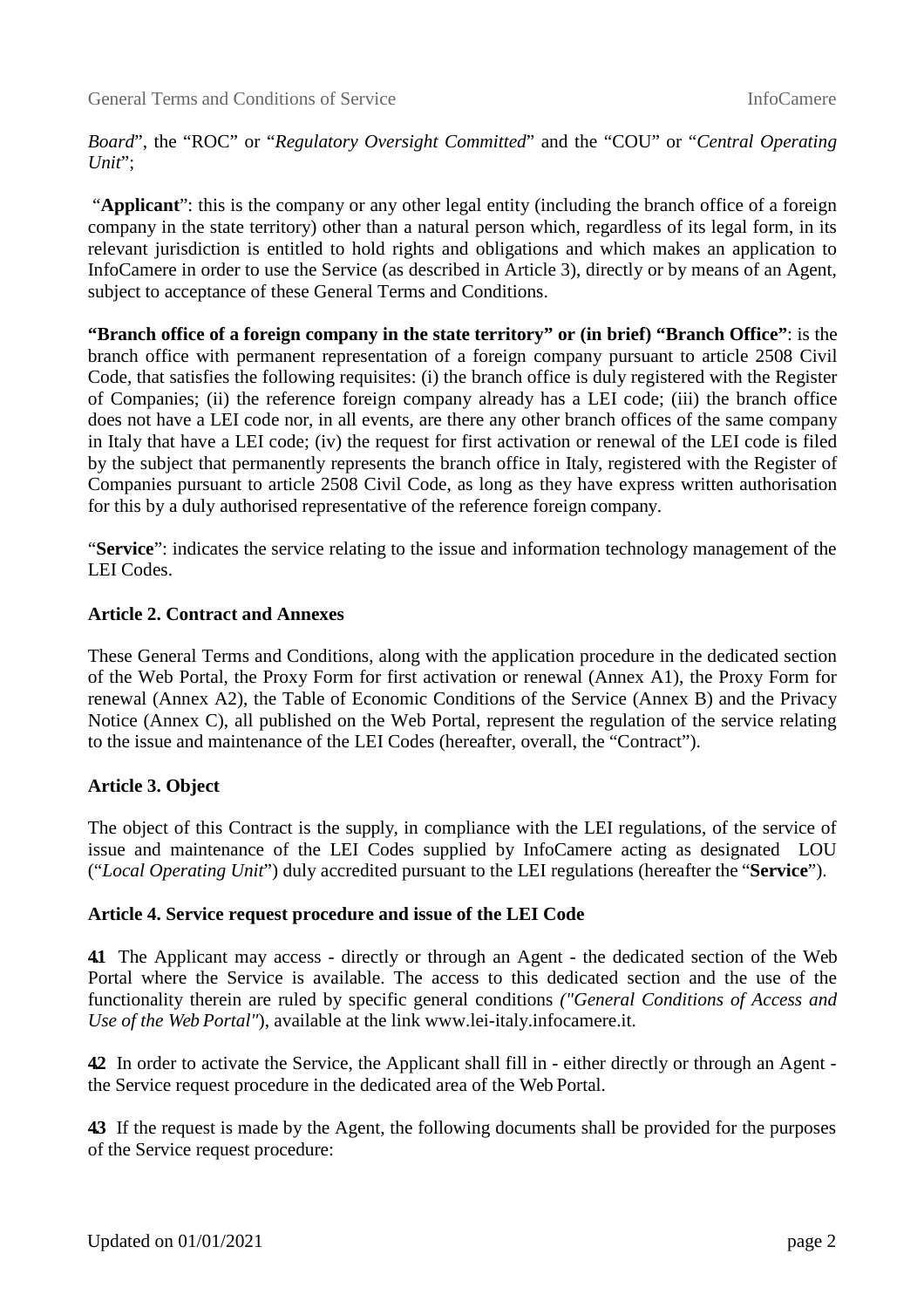(i) a valid non-certified copy of an identification document of the legal representative of the Applicant;

(ii) a proxy duly issued by the Applicant in favour of the Agent according to the model annexed hereto (Annex A1).

**4.4** The Service will be activated alternately by: (i) 2nd level SPID credentials; (ii) CNS Authentication Certificate; (iii) secure authentication procedures to access the Service in the dedicated area of the Web Portal. At any time shall InfoCamere reserve the right to make available to the Applicant and to his/her Agent further procedures for the secure authentication to access the Service, by communicating it on the Web Portal.

**4.5** In order to complete the activation procedure and to assign the LEI Code, the Applicant or the Agent shall: (i) digitally sign the document requesting the LEI Code available in the dedicated area of the Web Portal (only in the case of activation by means of the secure authentication procedure referred to in point (iii) of Article 4.4 above); (ii) accept these General Terms and Conditions and (iii) proceed with the payment of the amounts due pursuant to Article 6 and as indicated in the Table of Economic Conditions of the Service in the dedicated section of the Web Portal and in Annex B. It is understood that the activation procedure described in this paragraph must be completed within thirty days of presentation of the request described under paragraph 4.2, penalty expiry of the request, without prejudice to the ability of the interested party to present a new request.

**4.6** Within 4 working days from the date of receipt of the request referred to in Article 4.5 above, with all the relevant documentation required by Article 4.3, InfoCamere will activate the LEI Code, communicating it to the Applicant or the Agent by means of a special notice available in the dedicated area of the Web Portal and publishing the LEI Code on the Web Portal, as well as carry out any other publicity obligations required by the LEI regulations.

**4.7** In the event of a negative outcome of the preliminary activity, InfoCamere will contact either the Applicant or the Agent through the functions available in the dedicated area of the Web Portal or, in the event of multiple high-volume applications as per Article 4.8 below, as agreed in writing by InfoCamere and the Agent - in order to verify the possibility of solving the anomalies found.

**4.8** In the case of multiple high-volume applications through the Agent, the Service may be activated, subject to written agreement with InfoCamere, by sending these General Terms and Conditions, digitally signed by the Agent, via a dedicated online channel, together with the following documentation:

(i) list of Applicants according to the operational requirements shared with InfoCamere;

(ii) a valid non-certified copy of an identification document of the legal representative of each Applicant;

(iii) a proxy duly issued by each Applicant in favour of the Agent according to the model annexed here to (Annex A1).

# **Article 5. Duration, renewal and early termination of the LEI Code**

**5.1** The validity of the LEI Code, issued pursuant to the previous article 4, has a duration of one year from the date of issue and it is subject to annual renewal, starting from the date on which the previous validity period expires. Renewal can be carried out starting 60 days prior to the expiry date and up to the expiry date, in the manner indicated on the Web Portal. If it is not renewed in a timely manner, an expired LEI Code may still be reactivated, but only from the date on which the relevant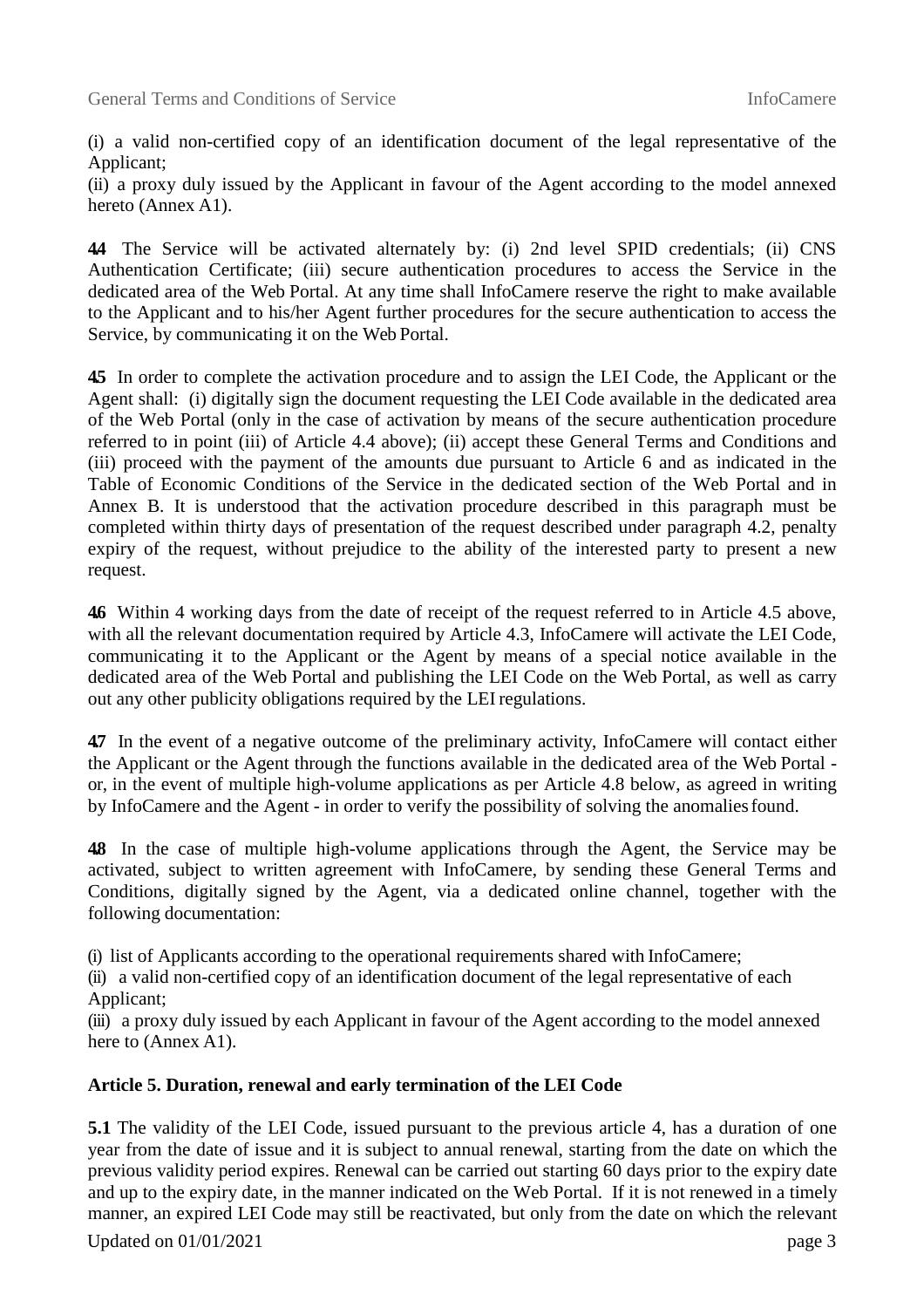renewal request is granted. In any case, renewal is subject to payment in advance of the charges indicated in the Table of Economic Conditions of the Service found in the relevant information section on the Web Portal and in Annex B.

**5.2** Pursuant to the LEI regulations, the GLEIF (Global Legal Entity Identifier Foundation) or the User can request at any time that the management of a LEI Code that has already been assigned be transferred to or from a LOU ("*Local Operating Unit*") other than InfoCamere (so-called "portability").

**5.3** Early termination of a LEI Code may automatically occur in the cases envisaged by the LEI regulations (e.g. the legal entity to which that LEI Code corresponds is dissolved or the Applicant loses its status for the purposes of the LEI regulations) without the obligation to refund the amounts paid by the Applicant pursuant to Article 6. The early termination of a LEI Code will be immediately published on the Web Portal, in a form and in a way that is, as far as possible, equivalent to those seen for the issue of a new LEI Code.

## **Article 6. Economic conditions of the service**

**6.1** As a consideration for the Service, and in particular in order to obtain the LEI Code and the related information technology management, the Applicant is required to pay the amounts set out in the Table of Economic Conditions of the Service found in the relevant information section on the Web Portal and in Annex B.

**6.2** The Applicant acknowledges and agrees that InfoCamere will have the right to modify, at its convenience and at any time, the amounts indicated in the Table of Economic Conditions of the Service found in the relevant information section on the Web Portal and in Annex B or in any case the economic conditions of the Service, giving appropriate information thereof to the users on the Web Portal effective from the date of publication.If the Applicant does not agree to the above mentioned modification, he/she shall be entitled to terminate the Contract, with no penalty, within 30 (thirty) days from the date of publication of said modification. Failure to exercise the termination right within the above mentioned terms will constitute acceptance of the modification adopted.

**6.3** In accordance with the LEI Regulations, no fees will be charged to the Applicant for the portability of a LEI Code already assigned by or to a LOU (*"Local Operating Unit"*) or pre-LOU other than InfoCamere, without prejudice to any different or additional rule that may be provided by the LEI Regulations.

# **Article 7. Payment and invoicing**

**7.1** The fees due for the provision of the Service shall be paid by either the Applicant or the Agent, in the manners set out below:

(i) payment instruments made available by InfoCamere;

(ii) in the case of requests for high volumes via Agent: in the manner agreed in writing between InfoCamere and the Agent;

**7.2** With reference to payment by bank transfer, a copy of a certificate of payment must clearly show (i) "LEI Code Issue" as payment description and (ii) the file number previously communicated.

Updated on  $01/01/2021$  page 4 **7.3** The invoicing methods are described in the online LEI Code request form, based on current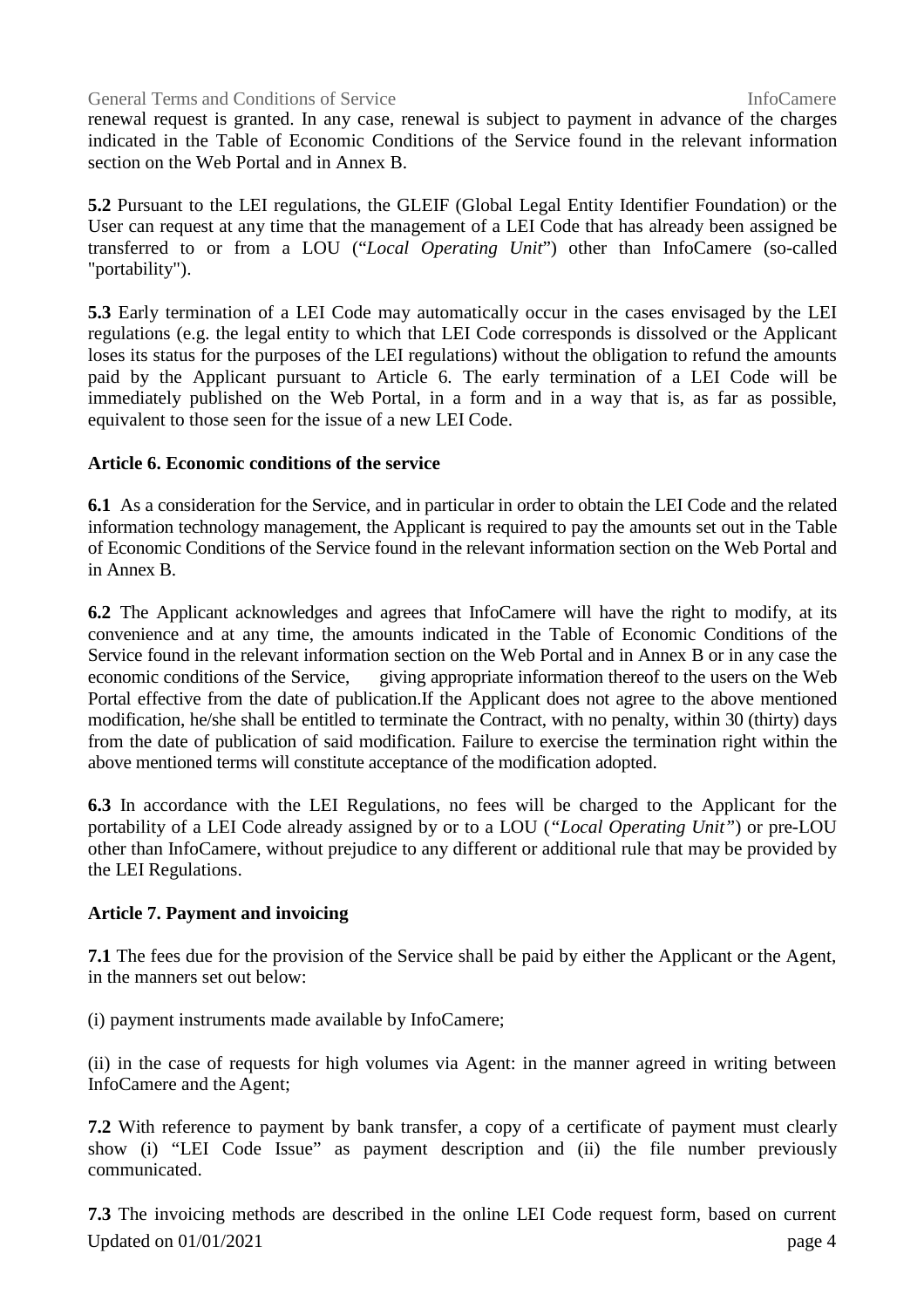legislation. The above procedures are also applicable in the case of multiple high volume applications, unless otherwise agreed in writing by InfoCamere and the Agent.

# **Article 8. Representations and warranties, obligations and liabilities of the Applicant and the Agent**

**8.1** In consideration of the ownership by InfoCamere of the information technology solutions aimed at providing the Service, its use by the Applicant and the Agent must be carried out in compliance with the intellectual property rights of InfoCamere. In particular, it is forbidden to use (for instance, on the Applicant's or the Agent's website) any trademark or logo that appears on the Web Portal without the prior written consent of InfoCamere.

**8.2** The Applicant and the Agent, within their respective area of competence, are liable for the completeness, accuracy and veracity of the data communicated in the online request form and as part of the relevant issue/renewal procedure. In particular, the Applicant represents and warrants: (i) not to be already in the possession of a "LEI Code"; (ii) to be aware of the fact that LEI Regulations are based on the principles of uniqueness and exclusivity of the "LEI Code" and not to have presented the application form for issue of a "LEI Code" to other subjects authorized to issue such codes; (iii) in the case of an application for a "LEI Code" by an Agent, not to have conferred other proxies for that application.

**8.3** The Applicant undertakes to refrain from any violation of the network systems and security that could give rise to civil and criminal liability, including introducing/sending programs (e.g. virus, trojan horses etc.) that could compromise the operation of InfoCamere's network by violating its security.

**8.4** The Applicant shall indemnify and hold InfoCamere harmless from any third party claim, from any request for direct and/or indirect damages and in any case from any detrimental consequence that could nevertheless be caused to it as a consequence of violation of the Contract provisions or of the laws in force.

# **Article 9. Declarations and commitments of the Applicant with specific regard to the "Reference Data" and the "Parent Data"**

**9.1** The Applicant who is registered with the Business Register, duly notes that, during the period in which the LEI Code is valid, any modifications made at the Business Register will result in the consequent updating of the so-called Reference Data for the code itself by InfoCamere. Notwithstanding the provisions of article 9.1 hereto, the Applicant must directly update the Parent Data pursuant to article 9.5.

**9.2** The Applicant who is not registered with the Business Register, duly notes that InfoCamere will not be able to update the Reference Data pursuant to article 9.1 above, and agrees to constantly monitor said Reference Data and communicate any changes thereto in a timely manner via the relevant section in the Web Portal, including changes to any data or circumstances that might have an influence on said Applicant's "LEI Code".

**9.3** Every Applicant duly notes and accepts that: (i) by signing this Contract, the Applicant grants to InfoCamere, in its position as designated LOU for Italy, a non-exclusive, irrevocable and unlimited license to make use of the Reference Data; (i) in the cases established by the LEI Regulations, InfoCamere may modify the Reference Data if deemed incorrect and/or not compliant with legal requirements and/or with the LEI Regulations; (ii) the LEI Regulations provide for specific rules for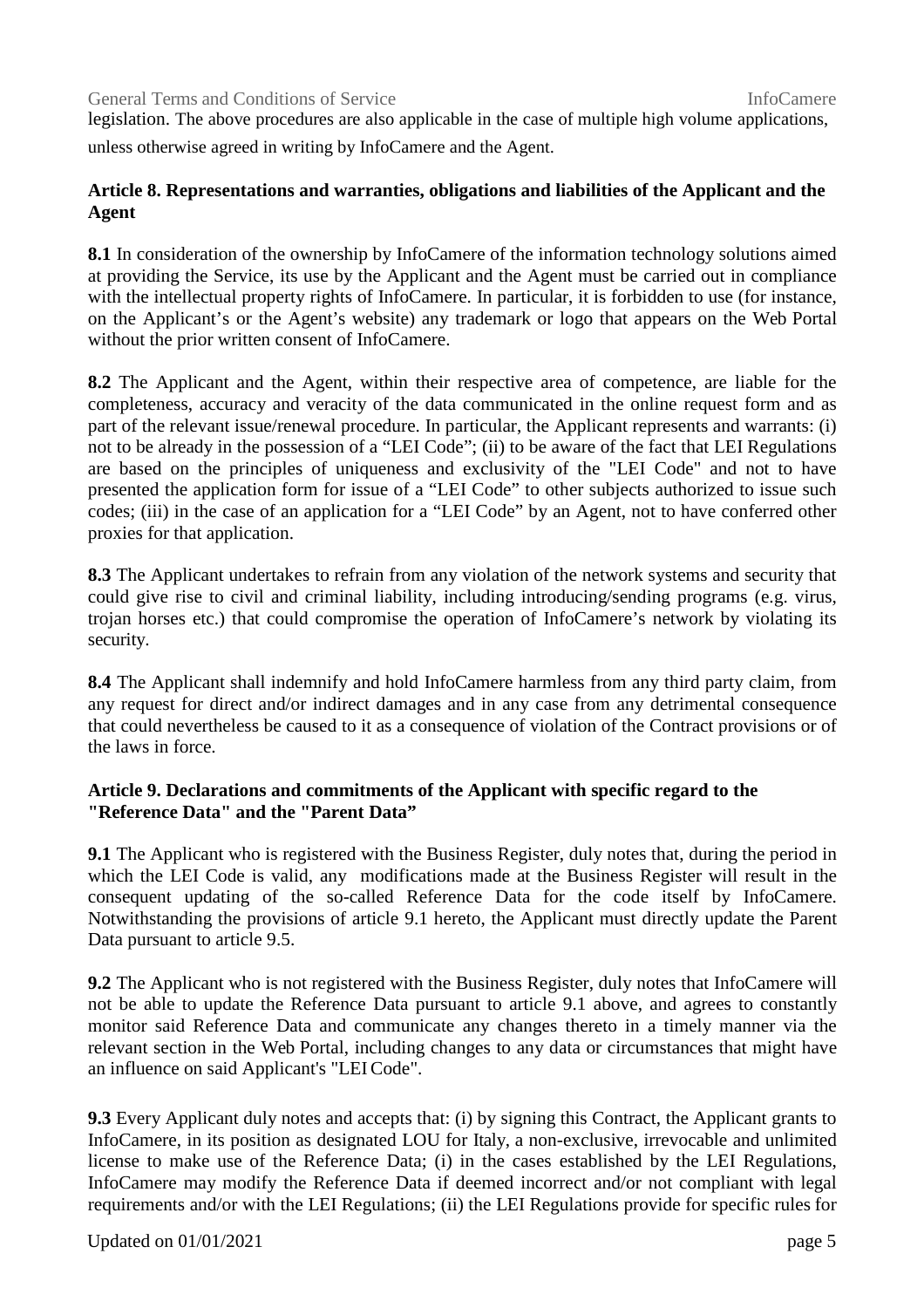Reference Data, including a special procedure to contest said Reference Data (and the reference LEI Code), which involve cross-examination of the parties involved and may result in modification of the Reference Data (and the reference LEI Code) if these are found to be incorrect;

**9.4** The Applicant duly notes and accepts that the LEI Regulations envisage communication to the LOU of the "Parent Data" - as defined in Article 1 and indicated in detail in the LEI code request form - and agrees to provide the Parent Data, if and to the extent that these are applicable, in a truthful, complete and correct manner (and to provide the documentation attesting to the correctness of the Parent Data, such as for example the consolidated financial statement) or, alternatively, to indicate why it is unable to provide the Parent Data. The Applicant expressly acknowledges that failure to provide the Parent Data (and the relevant reference documentation), or to provide them in full, or failure to indicate the reason why it is not possible to provide said Parent Data may prevent the LEI Code from being issued. The Applicant likewise agrees to invite the party/parties controlling the Applicant either directly and/or indirectly to submit a request for a LEI Code, if said party/parties does not already have one.

**9.5** Any Applicant, whether or not they be registered in the Business Register, agrees to monitor their own Parent Data constantly and shall promptly submit any changes with actual or potential influence on the LEI Code and/or their Reference Data using the specific section of the Web Portal, expressly acknowledging that failure to update the Parent Data may prevent the LEI Code from being renewed. Finally the Applicant acknowledges and agrees that, in the cases established by the LEI regulations, InfoCamere may modify the Parent Data should they be found incorrect and/or non compliant with the legal requirements and/or the LEI regulations;

**9.6** The Applicant that is a Branch Office of a foreign company in the state territory likewise undertakes to promptly communicate any change in the reference foreign company (e.g. termination or cancellation from the Business Register) and in its LEI code (e.g. failure to renew) by using the specific section of the Web Portal. At the same time, the Applicant expressly acknowledges that, according to the LEI regulations, the LEI Code of the Branch office of a foreign company in the state territory is issued, renewed or maintained if that same foreign company exists and holds a LEI code.

# **Article 10. Obligations and liabilities of InfoCamere**

**10.1** InfoCamere undertakes to provide the activities for which it is responsible with diligence, guaranteeing access to the Web Portal Service **from 08:00 to 21:00 on weekdays and on Saturdays from 08:00 to 14:00** and during any possible time extensions published by InfoCamere on said Web Portal, except for cases of unavailability due to force majeure or in any case to causes not attributable to InfoCamere itself.

**10.2** However, except for cases of willful misconduct or gross negligence, InfoCamere is only liable for damages that are the direct and immediate consequence of its own conduct.

**10.3** InfoCamere will not be liable, among other things, for delays, malfunctioning, suspension and/or interruption of the Service caused, directly or indirectly, by:

- a) operations for extraordinary maintenance of the Web Portal;
- b) force majeure (i.e., any circumstance that is unforeseeable and in any case beyond the reasonable control of InfoCamere, a non-limiting example of which might be the actions of public authorities, insurrections or civil disturbances, strikes, lockouts or other labour disputes, blockages or embargoes, disruptions in the supply of electricity, floods, natural disasters, epidemics) or supervening impossibility, even partial;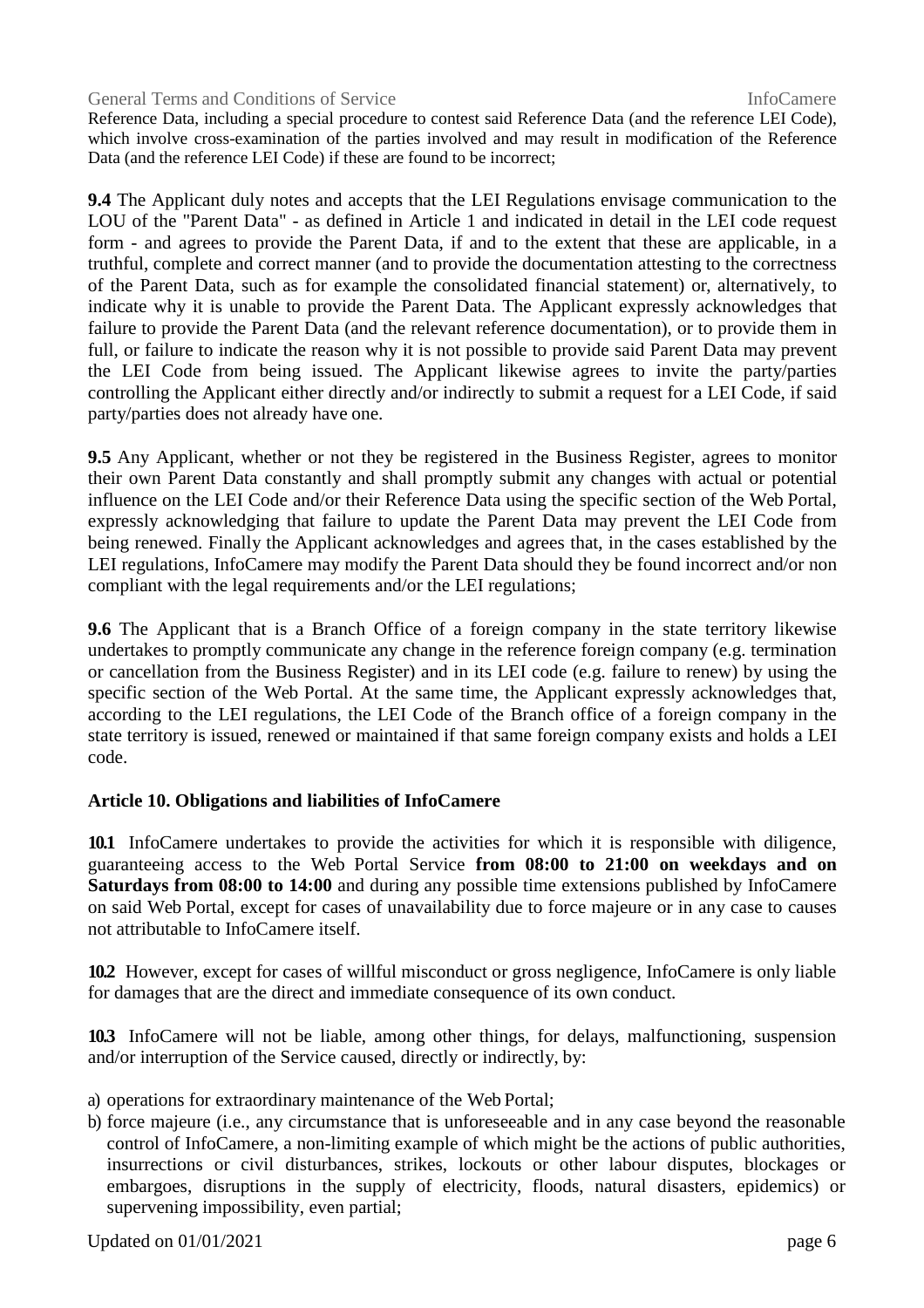- c) malfunctioning or breakdown, failure to update or improper installation and/or configuration of the devices and the IT systems used by the Applicant and/or the Agent.
- d) outage or malfunctioning of the telephone/internet network;

# **Article 11. Variations to the Contract and/or the Service**

The Applicant acknowledges and agrees that, for the purpose of complying with modifications that may arise to the LEI regulations (including the rules enacted by the Global Legal Entity Identifier Foundation ("GLEIF")), and in any case with the laws, regulations, provisions of public authorities and/or for any needs that may arise, even technical ones, InfoCamere will have the right to modify, freely and at any time, these General Terms and Conditions and/or the related annexes, as well as the characteristics and the methods of providing the Service, including the Web Portal giving access to the Service.

### **Article 12. Suspension of the Service**

InfoCamere may temporarily suspend provision of the Service either for technical reasons, or due to force majeure or supervening impossibility, even partial, giving, if possible, notice thereof by means of the Web Portal.

### **Article 13. Duration of the Contract. Withdrawal and termination by default.**

**13.1** The duration of the Contract is indefinite.

**13.2** The Applicant may withdraw from it at any time and without notice, by simply requesting transfer of the management of a LEI Code that has already been assigned to another LOU, pursuant to article 5.2 and at the conditions indicated in article 6.3. InfoCamere may withdraw from the Contract at any time in the event that, for any reason, InfoCamere ceases to be LOU ("*Local Operating Unit*") for Italy or to offer the relevant "LEI Code" issuing service

**13.3** If the Applicant and/or the Agent fails to comply with any of the provisions referred to at Article 8, InfoCamere shall be entitled to terminate this Contract, after sending a formal notice to the Applicant pursuant to and under Art. 1456 of the Civil Code.

### **Article 14. Notices**

**14.1** Any written notice sent by the Applicant or the Agent to InfoCamere related to the Contract and/or the Service will be made in Italian or in English and will be sent by means of certified e-mail to the address published on the Web Portal.

**14.2** The notices by InfoCamere to the Applicant or the Agent will be published on the Web Portal or, in the case of multiple, high volume requests, in the manner agreed in writing by InfoCamere and the Agent.

### **Article 15. Privacy Notice**

**15.1** In relation to the processing of personal Data provided by the Applicant or the Agent in the stage of requesting the Service and/or subsequently acquired during the performance of the Service,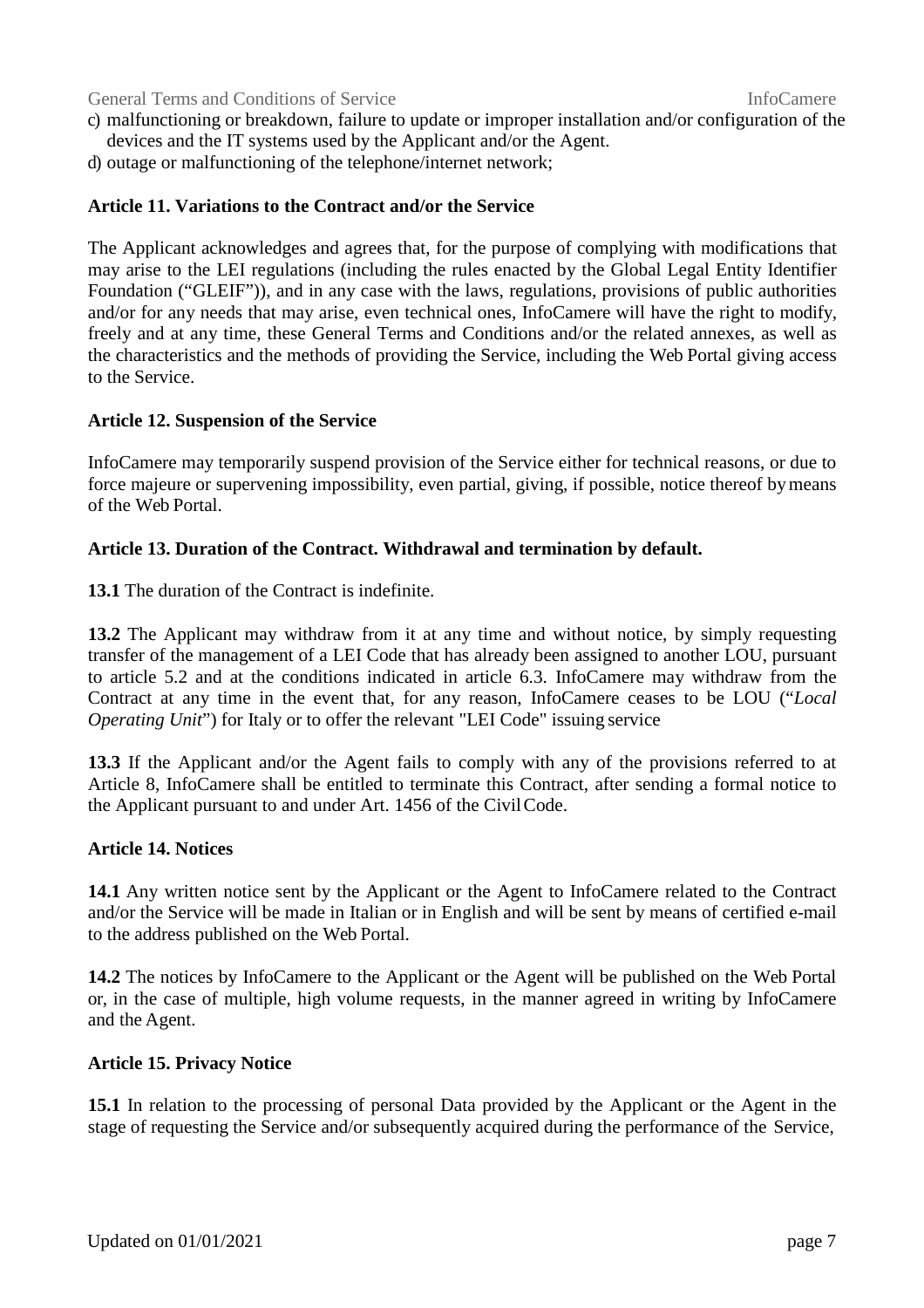InfoCamere shall operate in compliance with the provisions of the General Personal Data Protection Regulations (Reg. (EU) no. 2016/679) and the Privacy Code (Legislative Decree No. 196/2003 and subsequent amendments and integrations).

**15.2** The "Privacy Notice", as per Annex C, forms an integral part of these General Terms and Conditions.

# **Article 16. Applicable law**

These General Terms and Conditions and the activities regulated therein are governed by Italian law.

## **Article 17. Dispute resolution**

**17.1** Any dispute that may arise between the parties with regard to these General Terms and Conditions and particularly any dispute concerning the validity, interpretation, implementation and termination of these General Terms and Conditions, shall first be subject to mediation, pursuant to Legislative Decree 28/2010 as subsequently amended and supplemented, through the conciliation service of the Chamber of Arbitration in Rome, the Regulation of which it is declared to be known and accepted.

**17.2** If the mediation attempt has a negative outcome, the same disputes shall be deferred to the exclusive jurisdiction of the Italian courts, and more specifically the court of competent jurisdiction shall be the Court of Rome.

### **Article 18. Annexes**

The following annexes are an integral and essential part of these General Terms and Conditions of Contract, which the Applicant declares to have expressly read and accepted:

Annex A1 - Proxy Form for first activation and renewal Annex A2 - Proxy Form for renewal Annex B - Table of the Economic conditions of the service Annex C - Privacy Notice

### **Article 19. Italian and English version**

These General Terms and Conditions have been drafted both in Italian and English. In case of discrepancies, the Italian version shall prevail.

*Space for signing/accepting the General Terms and Conditions* 

The Applicant acknowledges, according to Articles 1341 and 1342 of the civil code, the following provisions of these General Terms and Conditions: Article 4. Service request procedure and issue of the LEI Code; Article 5 Duration, renewal and early termination of the LEI Code; Article 6 Economic conditions of the service; Article 8 Representations and warranties, obligations and liabilities of the Applicant and the Agent; Article 9 Declarations and commitments of the Applicant with specific regard to the "Reference Data" and the "Parent Data"; Article 10 Obligations and liabilities of InfoCamere; Article 11 Variations to the Contract and/or the Service; Article 12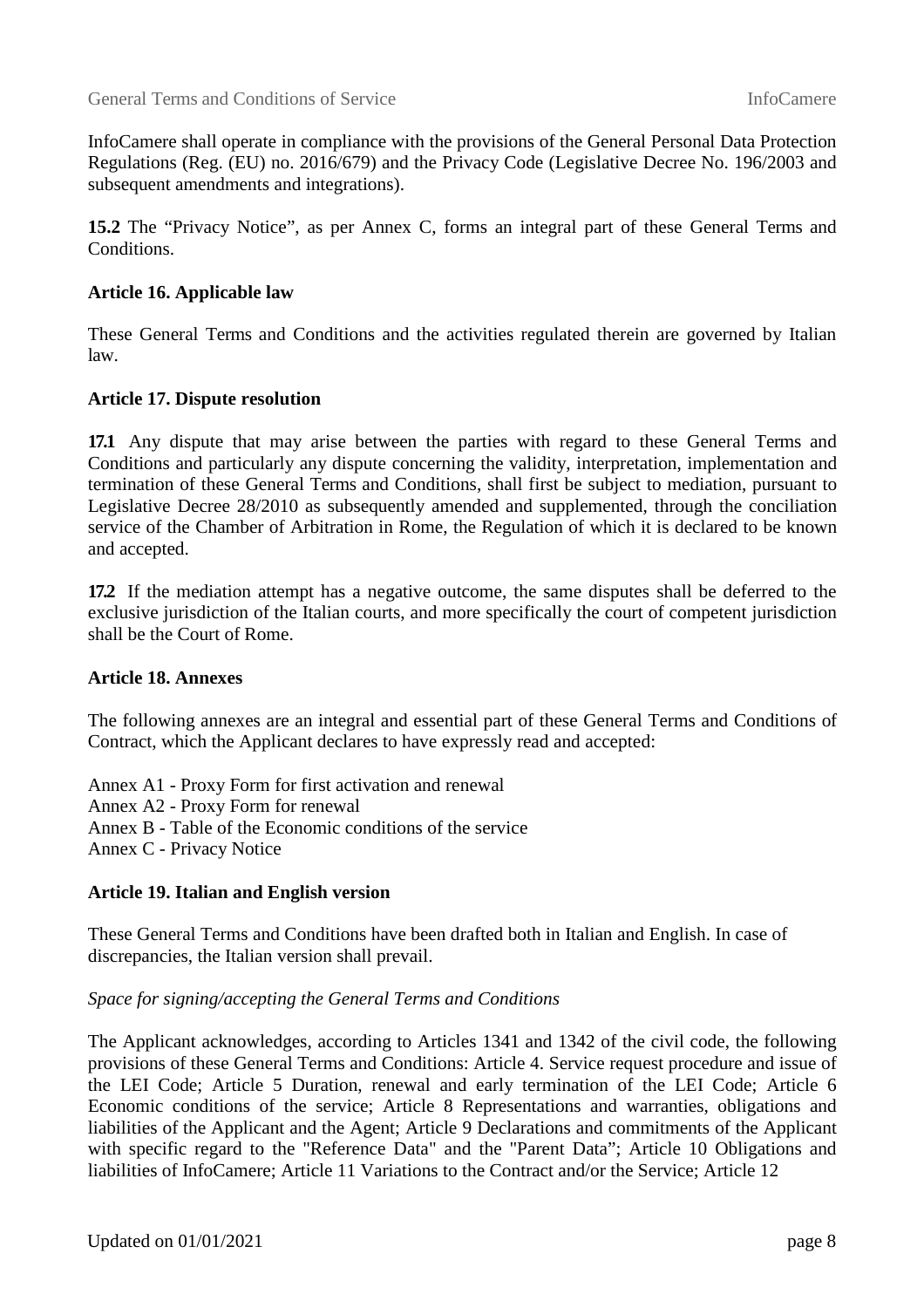Suspension of the Service; Article 13 Duration of the Contract. Withdrawal and termination by default; Article 17 Dispute resolution

*Space for the second Signature/Acceptance of the clauses of the above mentioned General Terms and Conditions* 

The Applicant/Agent, pursuant to articles 6 and 7 of the General Personal Data Protection Regulations (Reg. (EU) no. 2016/679) and art. 130 of the Privacy Code (Legislative Decree 196/2003 and subsequent amendments and integrations), expresses his/her consent to the processing of personal Data provided for the further purposes of Data processing indicated below:

- for statistical analysis and market research carried out by InfoCamere

Consents Does not consent  $\Box$  $\Box$ 

- For communication and/or delivery, via e-mail and telephone, of information and/or promotional material by InfoCamere. In particular, services similar to those object of this contract may be offered.

| Consents | Does not consent |
|----------|------------------|
|          |                  |

The aforesaid consent for the additional processing purposes is optional; failure to provide

it will not prevent access to the service.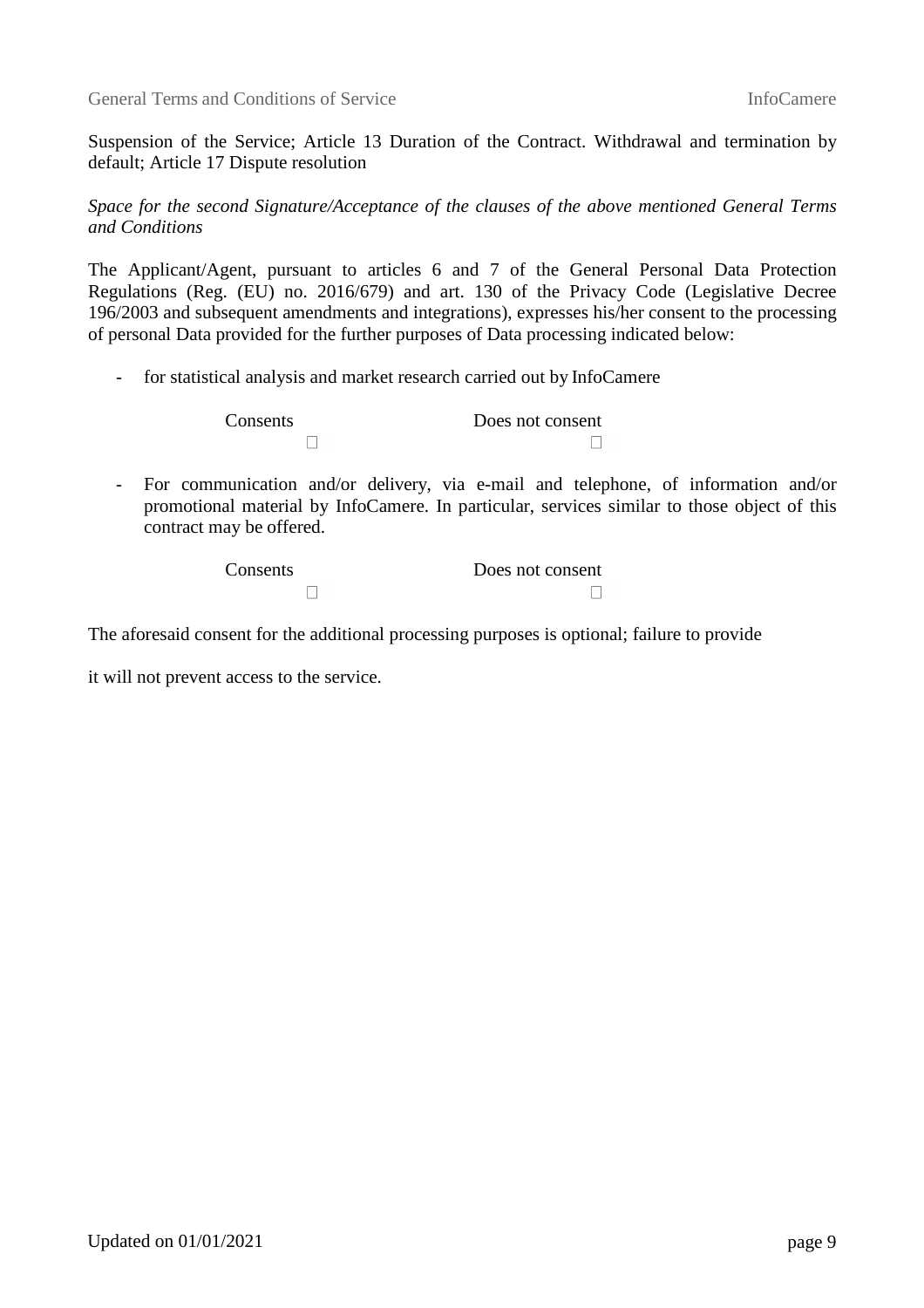### **Annex A1 PROXY FORM FOR FIRST ACTIVATION AND RENEWAL**

| of                                       |  |  |  |
|------------------------------------------|--|--|--|
|                                          |  |  |  |
|                                          |  |  |  |
|                                          |  |  |  |
| as the Applicant's legal representative. |  |  |  |

## **APPOINTS**

as agent (*please tick the relevant option*) () *(name, surname)* …………………………………………… tax code ……………………….. *or*  () the Company …………………………………………., incorporated under Italian law with registered in the office that in the office that in the set of  $\mathbf{r}$  in the set of  $\mathbf{r}$  in ………………………………………………………………………………………………………..., tax code and VAT number …………………………………………… in the person of *(name, surname)*  …………………………………………… tax code ……………………………… *or*  () the Firm…………………………………………., a professional firm with registered office in ………………………………………………………………………………………………………..., tax code and VAT number …………………………………………… in the person of *(name, surname)*  …………………………………………… tax code ………………………………

(hereafter the "**Agent**")

so that said Agent may, in the name and on behalf of the Applicant and based on the data/documents provided by the Applicant himself:

- request the so-called "LEI code (*Legal Entity Identifier*)" as recognised by international standards by signing the request form, by accepting the general conditions of service, by paying the expected charges, as well as by taking any other necessary action for the issuing of the aforementioned "LEI code".

- oversee the annual renewals of the LEI Code by signing any necessary document and by paying the relevant charges.

This proxy is indefinite and is revocable at any time by the Applicant with immediate effect.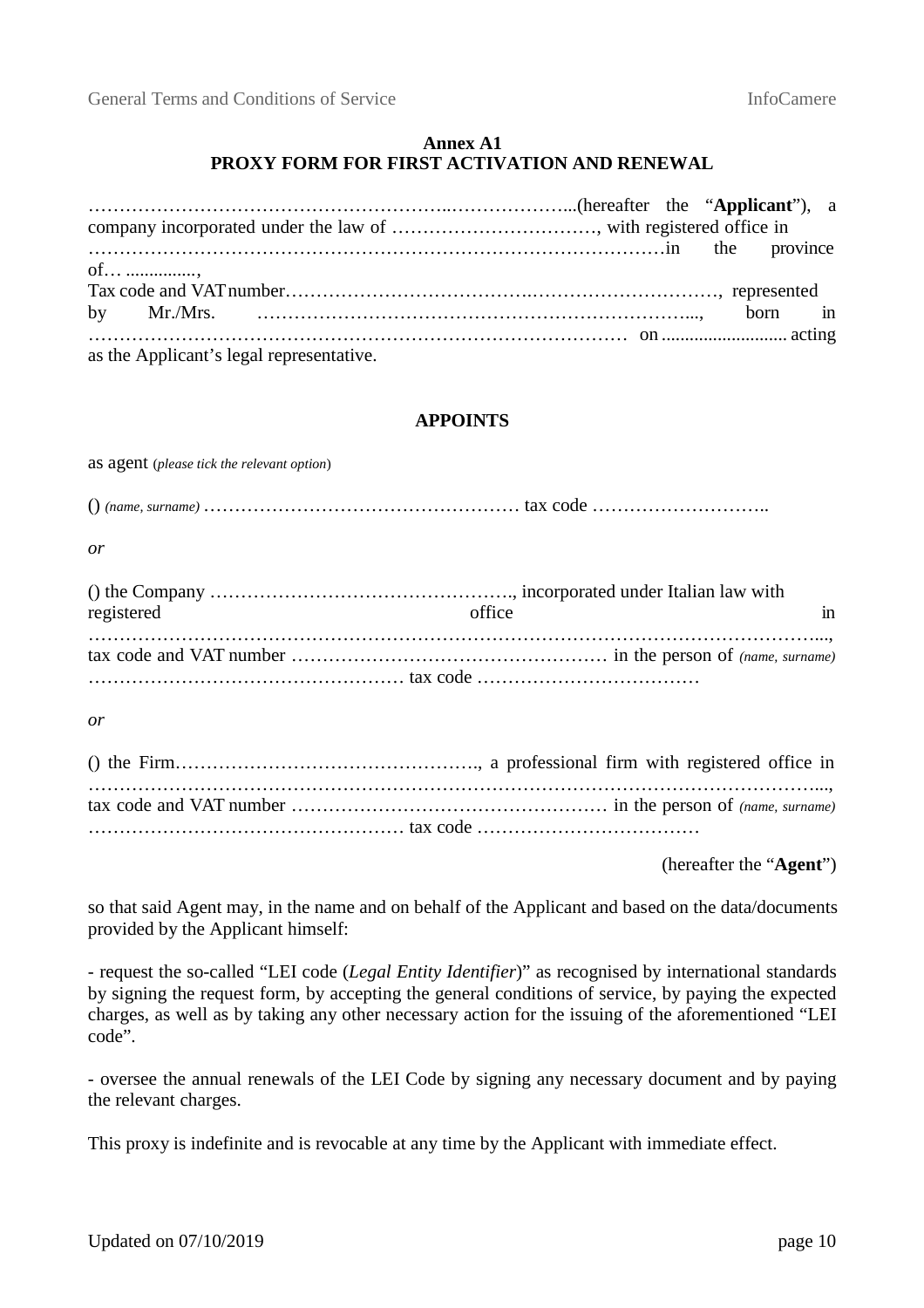# **Annex A2 PROXY FORM FOR RENEWAL**

| of ,                                     |  |  |
|------------------------------------------|--|--|
|                                          |  |  |
|                                          |  |  |
|                                          |  |  |
| as the Applicant's legal representative. |  |  |

### **APPOINTS**

as agent (*please tick the relevant option*) () *(name, surname)* …………………………………………… tax code ……………………….. *or*  () the Company …………………………………………., incorporated under Italian law with registered in the office that in the office that in  $\int$ ………………………………………………………………………………………………………..., tax code and VAT number …………………………………………… in the person of *(name, surname)*  …………………………………………… tax code ……………………………… *or* 

() the Firm…………………………………………., a professional firm with registered office in ………………………………………………………………………………………………………..., tax code and VAT number …………………………………………… in the person of *(name, surname)*  …………………………………………… tax code ………………………………

(Hereafter the "**Agent**")

so that said Agent may, in the name and on behalf of the Applicant and based on the data/documents provided by the Applicant himself, oversee the annual renewals of the LEI Code ……………………………………………………., also paying the relevant charges.

This proxy replaces any previously issued proxy forms, is indefinite and is revocable at any time by the Applicant with immediate effect.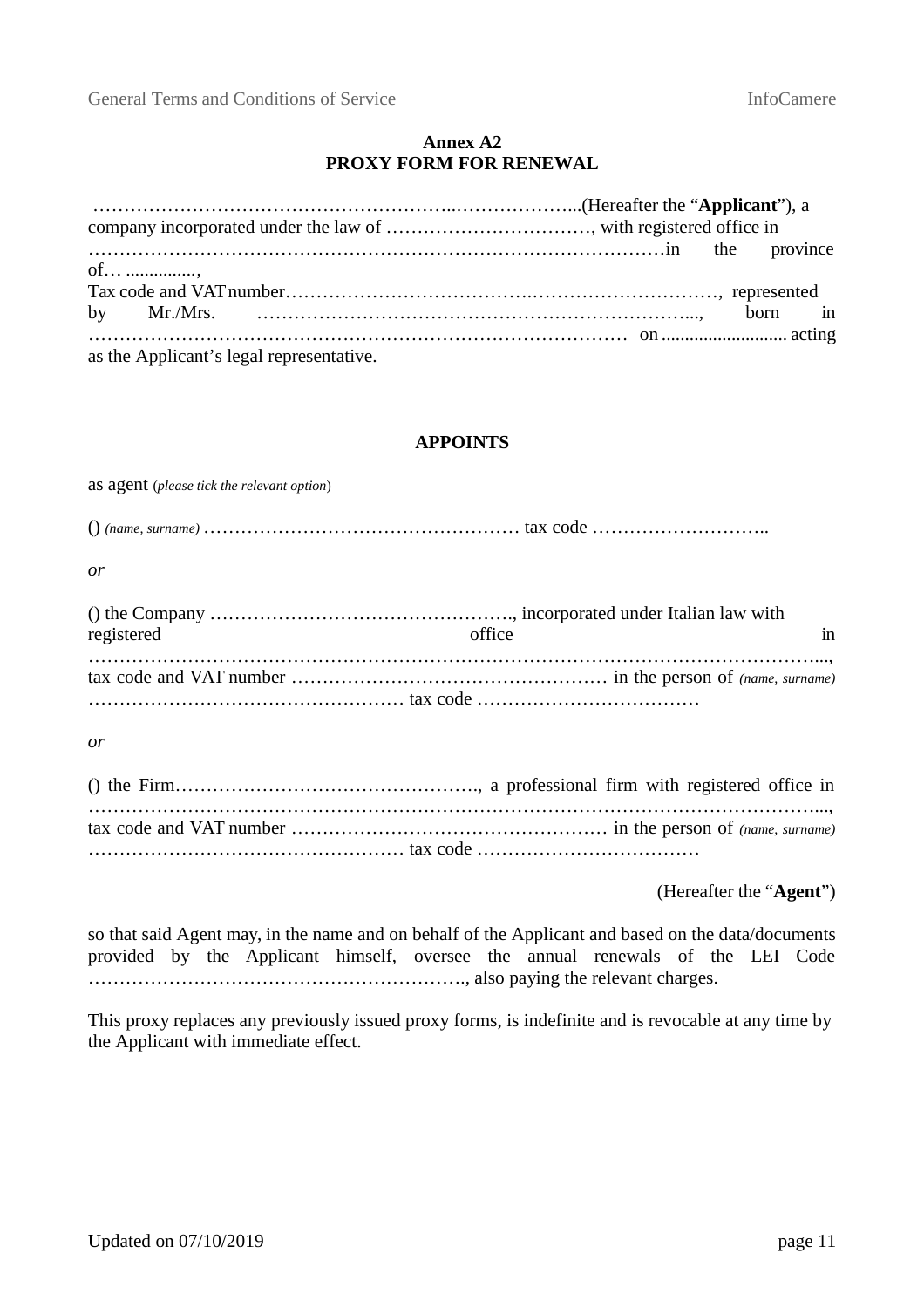|                                            | <b>Activation (first year)</b><br>included) | <b>Annual renewal</b> |
|--------------------------------------------|---------------------------------------------|-----------------------|
| online<br><b>Single</b><br>request         | $69.00$ Euro + IVA                          | $65.00$ Euro + IVA    |
| <b>Multiple</b>                            | $49.00$ Euro + IVA                          | $60.00$ Euro + IVA    |
| requests from<br>"third-party<br>consoles" |                                             |                       |

**Annex B Economic conditions of the service** 

**The aforementioned rates include a contribution of US\$ 11.00 per each LEI code activated or renewed, which is used to fund the operations of the GLEIF (Global Legal Entity Identification Foundation). No charges are due for transferring the management of a code to or from InfoCamere.**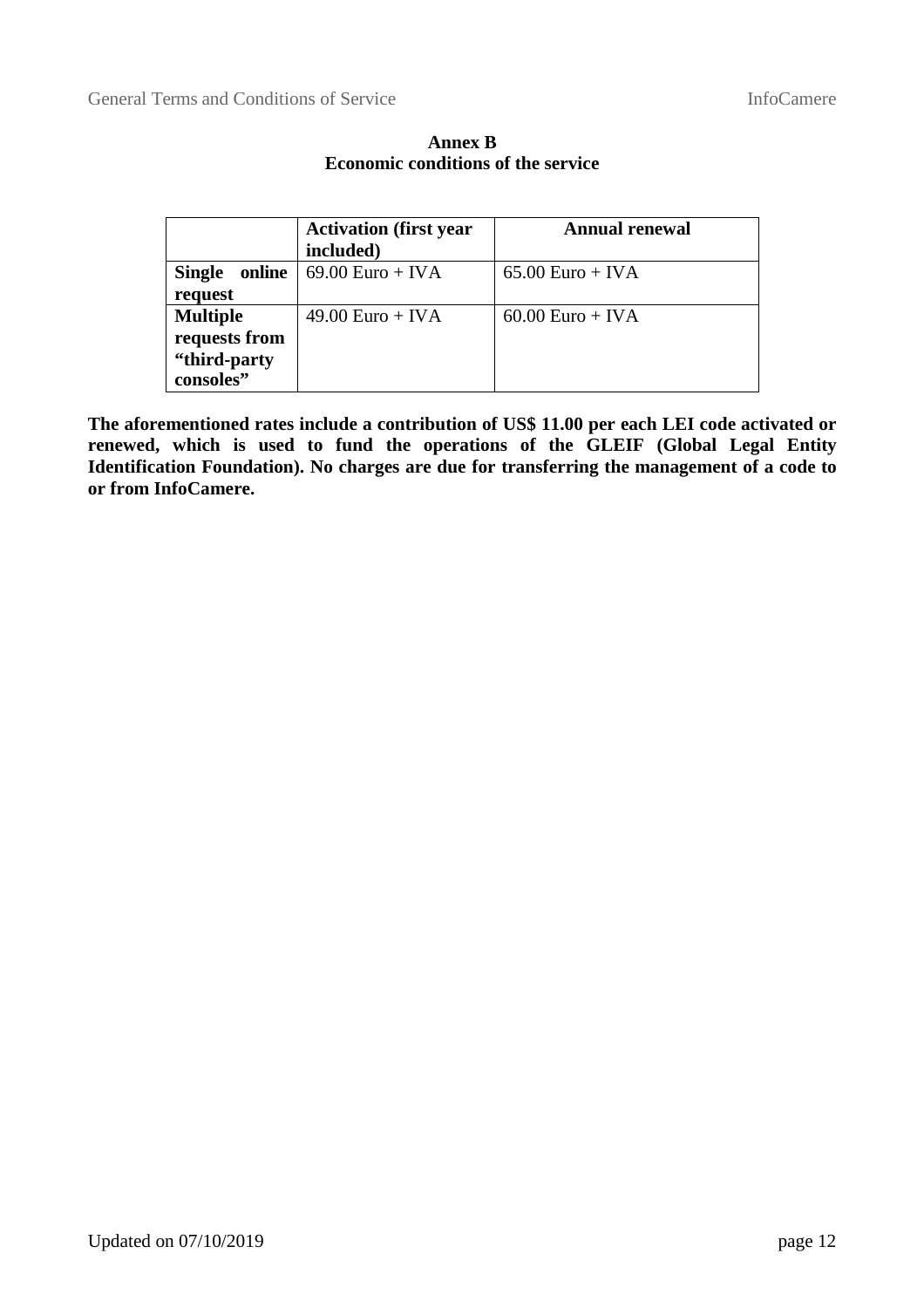# **Annex C Privacy Notice**

# **Information notice pursuant to Articles 13 and 14 of the General Personal Data Protection Regulation (Reg. (EU) no. 2016/679).**

Pursuant to arts. 13 and 14 of Regulation (EU) no. 2016/679 (hereafter indicated, for the sake of brevity, as "GDPR"), the following information is provided with regard to the Personal Data entered by the User or his/her Agent in the on-line service request form or in the Proxy Form for first activation and renewal (A1) and the Proxy Form for renewal (A2) (the terms in capital letters have the meaning attributed to them in Article 1 - Definitions of the General Terms and Conditions - to which this Policy is attached).

## • *Data Controller*

InfoCamere SCpA (www.infocamere.it) is the Data controller that the Applicant or his/her Agent enters in the online service request form, together with any further personal data communicated to InfoCamere for the provision of the Service according to the General Terms and Conditions (hereinafter, shortly, the "Data").

## • *The purposes of the processing operation for which the Data are intended and legal basis:*

The Data are processed by InfoCamere for the proper execution of the Contract for the supply of the service of issue and maintenance of the LEI Code and for the performance of all the services and fulfilments connected to it (i.e. Communication via email or telephone of the expiry of the LEI Code), in line with the obligations set by the LEI regulations, as well as for sending the invoice to the certified email address indicated.

The legal basis for the processing is Article  $6(1)(b)$  of the GDPR, since the processing is necessary for the performance of a contract to which the Data subject is party or in order to take steps at the request of the Data subject prior to entering into a contract

## • *Methods of data processing and retention*

 The Data are processed using automated systems for the aforementioned purposes, using appropriate technical and organisational measures able to guarantee the confidentiality and security of the provided Data in compliance with the current legislation, while avoiding unauthorised and unlawful access.

The Data are stored on paper and/or in electronic form that can only be accessed by employees and consultants who are authorised for processing the Data, and who are bound by a non-disclosure obligation.

The data are processed throughout the validity of the Service Contract, after which they are stored only for the time strictly needed to satisfy any fiscal obligations and obligations derived from the LEI regulations. After taking adequate protective measures, they may also be stored for the purpose of safeguarding the Handler (for example disputes).

Data communication is necessary in order to stipulate and execute the Contract.

The Data may be communicated by InfoCamere to the legal authorities further to specific request, in compliance with current legislation.

### • *Subjects the Data may be communicated to*

Updated on  $07/10/2019$  page 13 The Data may be transmitted to companies or entities, controlled, controlling or connected, for the purpose of carrying out some of the services connected or necessary for the provision of the Services (e.g. the support and assistance service to the User), as well as to other companies or entities that perform the function of LOU (Local Operating Unit) or that otherwise comply with the LEI system (Legal Entity Identifier) in order to ensure the principle of uniqueness of the LEI Code assigned to each legal entity as guaranteed by the industry rules. When necessary pursuant to art. 28 of Reg. (EU) no. 2016/679, the subjects the Data are transmitted to are previously appointed